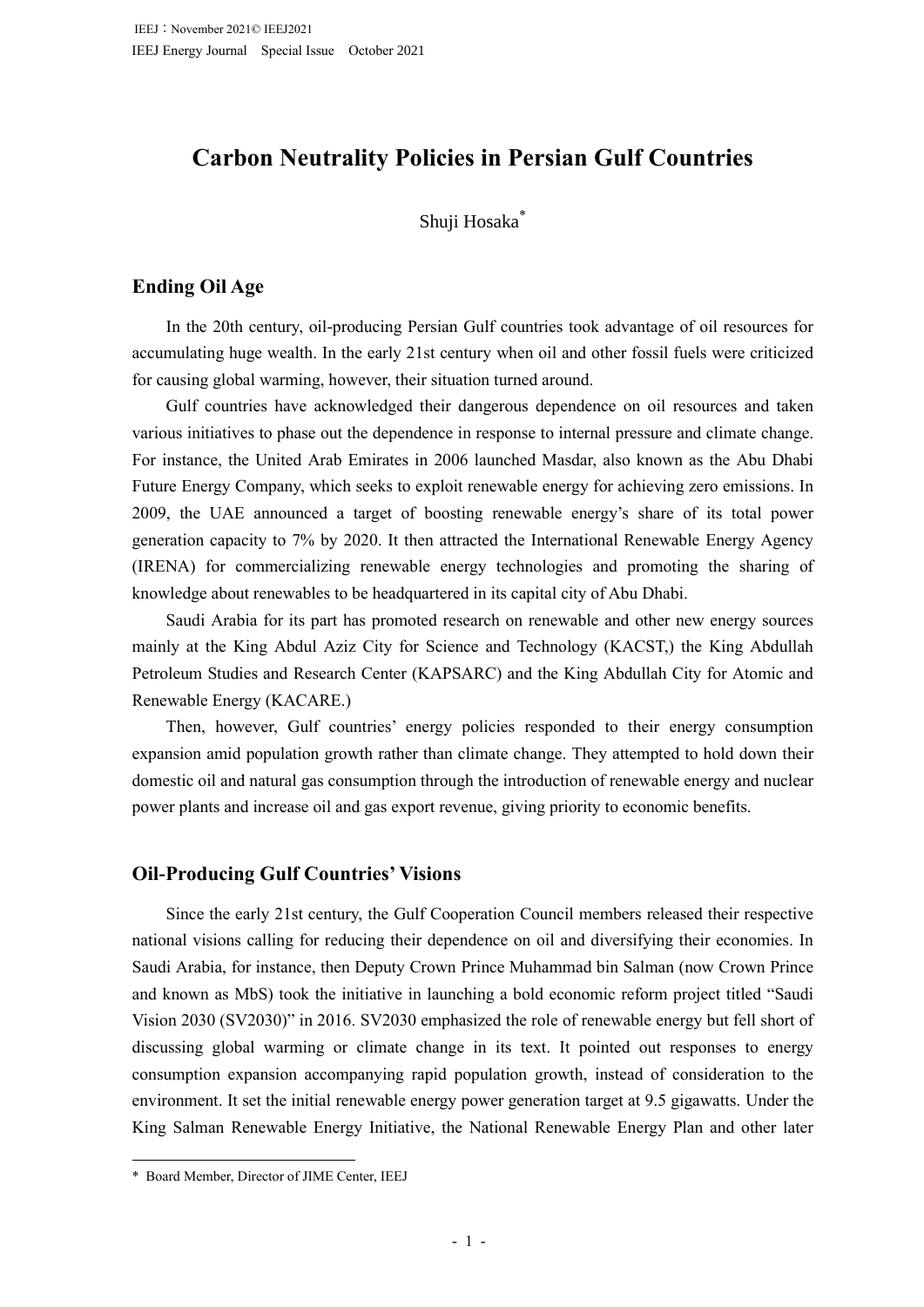initiatives, however, the target renewable energy power generation for 2030 was raised to 58.7 GW, accounting for half the total power generation.

In oil-producing Gulf countries, fossil fuels have traditionally accounted for almost 100% of power generation. Given their long sunshine hours, however, it has been natural for them to pay attention first to sunlight as renewable energy before looking to wind and nuclear energy.

Symbolizing this trend was the NEOM smart city initiative announced by MbS in October 2017. The planned 26,500-square-kilometer NEOM smart city will be built along the Red Sea coast to generate power mostly with solar and wind energy. In January 2021, THE LINE project was unveiled as the core of the NEOM initiative, envisaging an eco city that would be 170 km long, have a population of one million without cars or streets and depend only on clean energy without  $CO<sub>2</sub>$  emissions.

The UAE for its part announced a new energy strategy in 2017, vowing to raise clean energy sources' share of its energy mix to 50% and improve energy consumption efficiency 40%. Both Saudi Arabia and the UAE are planning large-scale government reorganizations to respond to new energy strategies. Saudi Arabia has formed the inter-ministerial Supreme Committee for Energy Mix Affairs for Electricity Production and Enabling Renewable Energy Sector as its highest decision-making body for renewables, chaired by MbS.

### **Projects Beginning to be Implemented**

Regarding solar photovoltaics, the UAE's Emirates Water and Electricity Company in 2019 launched the 1.177 GW Noor Abu Dhabi solar power plant, then the world's largest solar PV facility. In April 2021, Saudi Arabia opened the 300 MW Sakaka solar power plant as its first commercial solar PV facility.

As for other new energy projects, the UAE launched Unit 1 of the Barakah nuclear power station built by a South Korean consortium in August 2020 and Unit 2 of the same station successfully connected to the UAE's national transmission grid in September 2021. In Saudi Arabia, KACARE in June 2011 announced a plan to build 16 nuclear power plants by 2030.

Since 2020 when the COVID-19 pandemic started its global spread, oil-producing Gulf countries accelerated their energy transition further in view of a substantial contraction in oil demand. It is no accident that hydrogen has attracted attention as a clean energy in oil-producing Gulf countries. In September 2020, Saudi Arabia's state-run oil company Saudi Aramco and the Institute of Energy Economics, Japan (IEEJ,) launched a demonstration project to produce blue ammonia through the separation and capture of CO<sub>2</sub> from natural gas and transport it to Japan. In January 2020, Japan's Ministry of Economy, Trade and Industry signed a memorandum of understanding with Abu Dhabi National Oil Company on cooperation in fuel ammonia and carbon recycling. In this way, cooperation between Japan and oil-producing Gulf countries in the hydrogen/ammonia area began to make rapid progress. Oil-producing Gulf countries have proactively promoted cooperation in the hydrogen/ammonia area with China, South Korea, the United States, Germany and France, as well as Japan.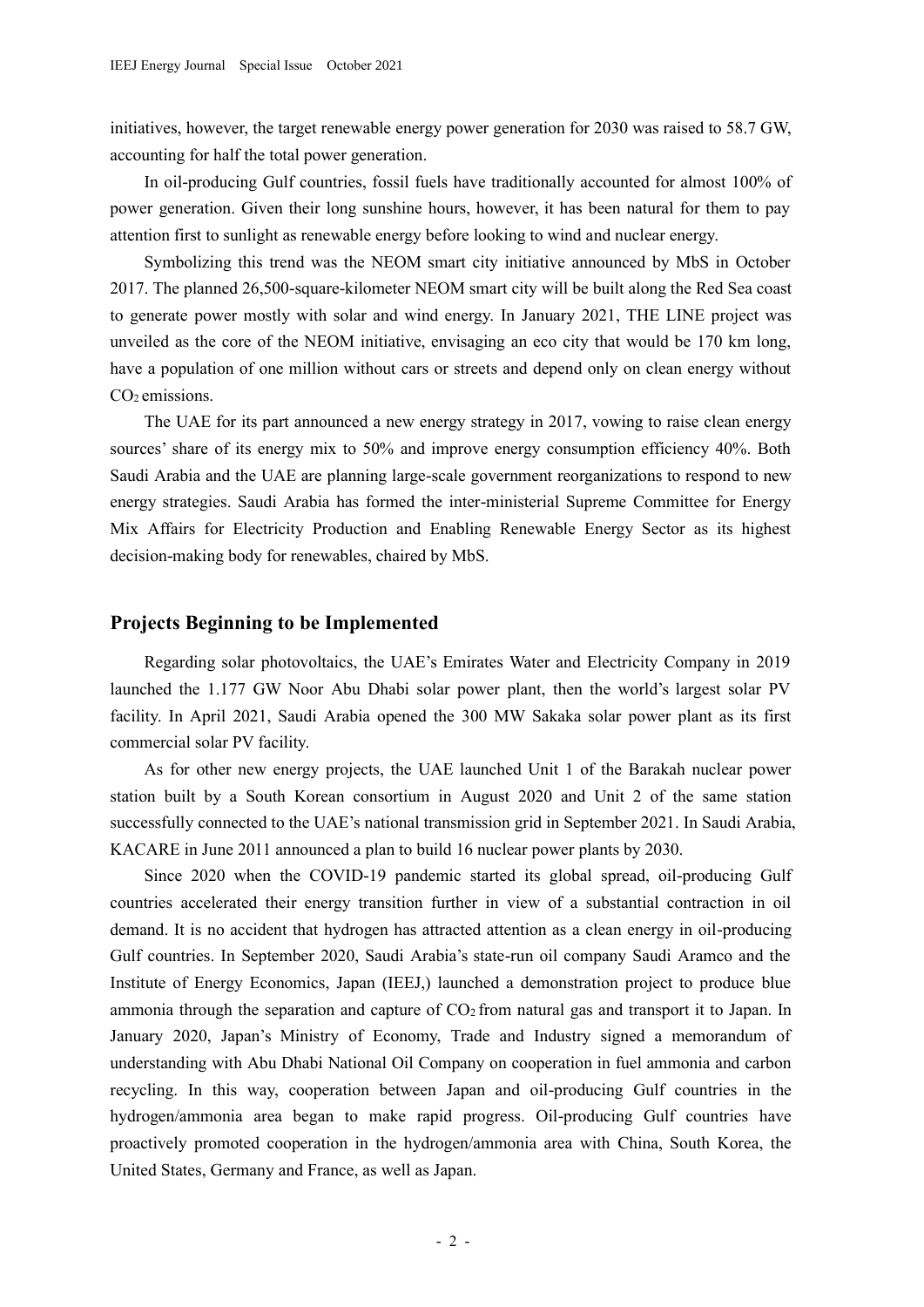Oil-producing Gulf countries had initially given priority to green hydrogen and ammonia produced from renewable energy but have begun to focus on blue hydrogen and ammonia produced from their abundant fossil fuel resources including natural gas with  $CCS (CO<sub>2</sub>)$  capture and storage) or CCUS ( $CO<sub>2</sub>$  capture, utilization and storage) technologies. They have long been interested in CCS and CCUS technologies for the effective utilization of fossil fuels. Among them, Saudi Arabia and the UAE have taken the initiative in this area.

## **Circular Carbon Economy**

At meetings of Group of 20 leaders and energy ministers hosted by Saudi Arabia in September 2020, a Circular Carbon Economy (CCE) platform was approved to reduce, reuse, recycle and remove  $CO<sub>2</sub>$  emissions.

The CCE platform is seen as a decarbonization initiative communicated by Saudi Arabia to the international community. Furthermore, MbS announced the Saudi Green Initiative and the Middle East Green Initiative in March 2021, setting out ambitious targets to plant 10 billion trees in Saudi Arabia or 40 billion trees in the entire Middle East, to boost renewable energy's share of Saudi Arabia's power generation to 50% by 2030, to cut  $CO<sub>2</sub>$  emissions by 130 million tons through hydrocarbon technology for absorbing  $CO<sub>2</sub>$  and to reduce  $CO<sub>2</sub>$  emissions in the Middle East by 60%.

In the Middle East, Saudi Arabia and the UAE have seemingly taken a lead over others in promoting decarbonization. Among other countries in the region, Qatar has announced some energy efficiency improvements and renewable energy projects. Kuwait, though among oilproducing Gulf countries, has made no visible progress in decarbonization. Iran and Iraq may be too busy tackling serious domestic and external problems to consider full-blown carbon neutrality.

### **Net Zero by 2050 Roadmap**

In May 2021, the International Energy Agency (IEA) released *Net Zero by 2050: A Roadmap for the Global Energy Sector* to achieve net zero  $CO<sub>2</sub>$  emissions by 2050 in the world. In the roadmap, the IEA cited measures required to attain net zero emissions by 2050, including an immediate halt to investment in new fossil fuel supply projects and others that are tough for the oil industry and oil-producing Gulf countries. Saudi Arabian Energy Minister Abdulaziz bin Salman branded the IEA report as a sequel to the Hollywood film "La La Land," concluding that the report was not worthy of serious consideration. This may be interpreted as indicating that oil-producing countries could fail to survive if the roadmap comes true.

Nevertheless, even the roadmap does not envisage zero oil consumption. As low-cost oil is projected to survive even though with oil consumption falling from 90 million barrels per day in 2020 to 24 million bpd in 2050, oil-producing Gulf countries are likely to increase their share of the global oil market temporarily. As a matter of course, crude oil prices are predicted to plunge to \$24 per barrel in 2050 due to a substantial drop in oil demand, indicating that those Gulf countries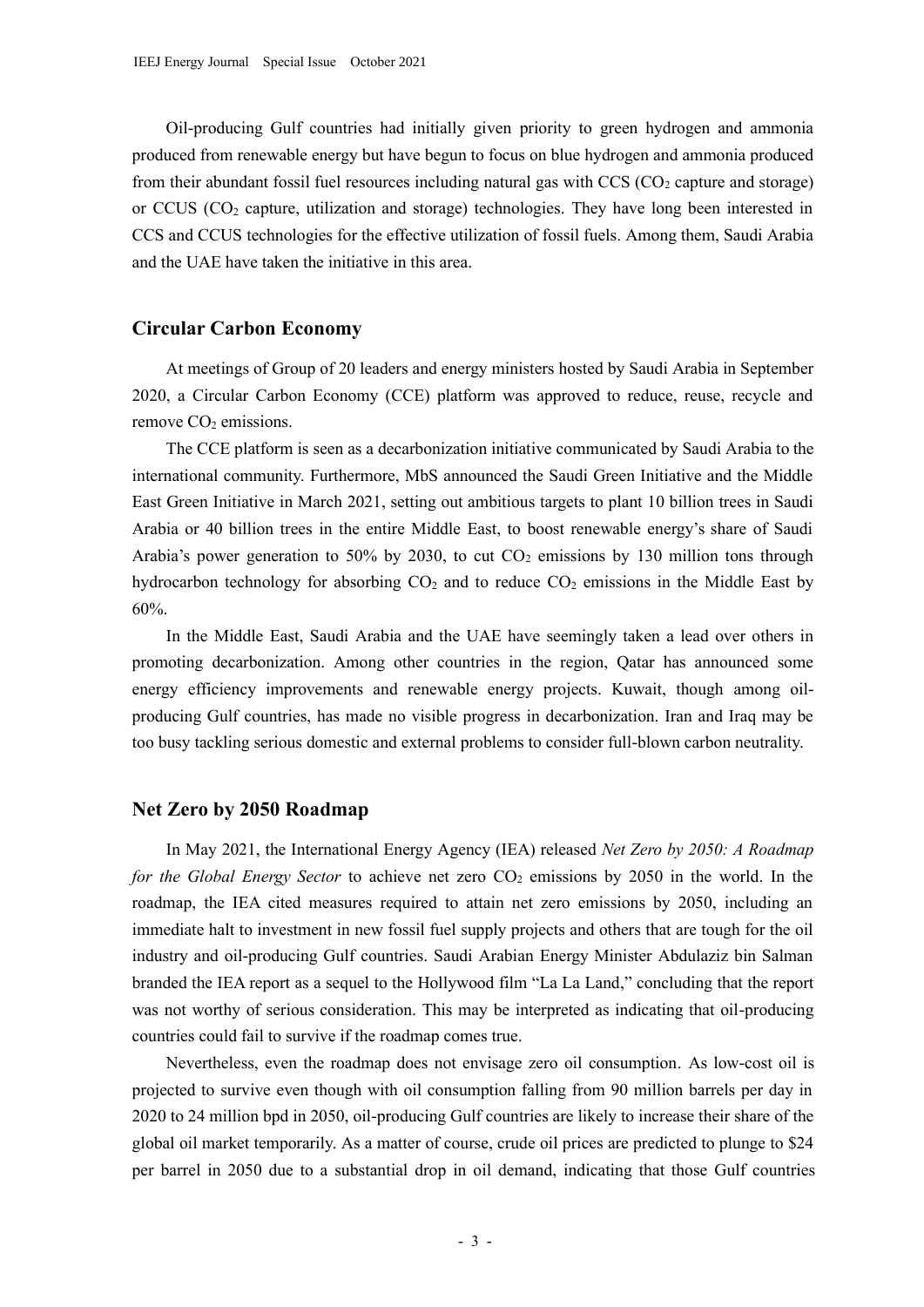would have difficulties in maintaining "rent."

# **Towards Carbon Neutrality**

The problem is whether oil-producing Gulf countries could maintain their respective political regimes if they go in the direction of carbon neutrality. Excluding Kuwait, oil-producing Gulf countries are dictatorial monarchies. In this sense, their governments have a free hand in implementing large-scale political, social and economic reforms. However, the reason their governments have a free hand is that the governments or the regimes have distributed oil wealth to citizens. Oil-producing Gulf countries have already launched painful reforms including the introduction of value added tax (VAT.) In Oman, Bahrain and other financially weak countries among them, public discontent has been growing. Regimes failing to guarantee affluence for citizens could weaken.

Oil-producing Gulf countries must continue investing in fossil fuel development to maintain their oil and natural gas revenue. However, the European Union Taxonomy and other regulations are making fossil fuel investment from the West difficult. Oil-producing Gulf countries now can expect investment only from domestic players and China. They could break away from Western countries and come under growing Chinese influence.

Numerous Middle Eastern countries are trying to achieve carbon neutrality targets through technological cooperation with China as well as Western countries including Japan. They have produced no exclusive innovations for carbon neutrality, leaving their technological cooperation with advanced economies to remain important for the immediate future.

However, massive funds are required for such technological cooperation. Supported by wealth accumulated with oil and natural gas revenue, oil-producing Gulf countries have promoted various projects to phase out oil consumption and carbon emissions as described above. However, it is contradictory for them to sell fossil fuels to break away from dependence on fossil fuels. Furthermore, it is growing difficult for them to sell fossil fuels. They have reached a crucial stage.

In the 1930s, natural pearl industry that was life base for local people in the Gulf region was at the brink of disintegration. Oil rescued them from the crisis and has brought far greater wealth to the region. As the 21st century has started, however, the oil industry has begun to end. Ironically, however, oil is still the only remedy to the oil industry that has fundamentally supported Gulf countries.

"Saudi Arabia is no longer an oil country, it's an energy-producing country," Saudi Arabian Energy Minister Abdulaziz said in June 2021. The remark should be interpreted as indicating a hope for Saudi Arabia. If oil-producing Gulf countries fail to make a soft landing for achieving decarbonization, the entire Middle East may destabilize. To avoid such a development, Japan and other advanced economies should cooperate with the region.